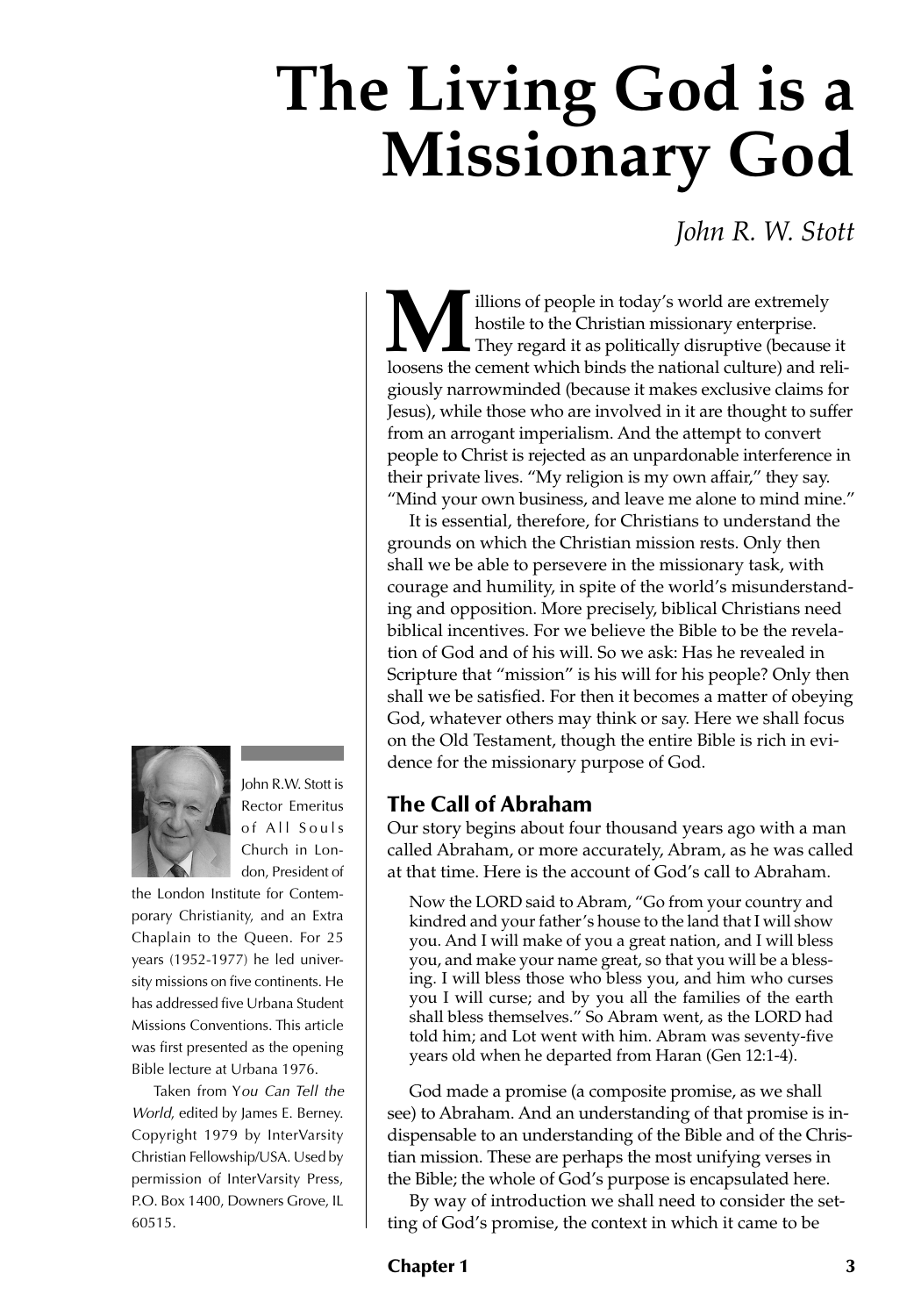given. Then we shall divide the rest of our study into two. First, *the promise* (exactly what it was that God said he would do) and second—at greater length—*its fulfillment* (how God has kept and will keep his promise). We start, however, with the setting.

Genesis 12 begins: "Now the LORD said to Abram." It sounds abrupt for an opening of a new chapter. We are prompted to ask: "Who is this 'Lord' who spoke to Abraham?" and "Who is this 'Abraham' to whom he spoke?" They are not introduced into the text out of the blue. A great deal lies behind these words. They are a key which opens up the whole of Scripture. The previous eleven chapters lead up to them; the rest of the Bible follows and fulfills them.

What, then, is the background to this text? It is this. "The Lord" who chose and called Abraham is the same Lord who, in the beginning, created the heavens and the earth and who climaxed his creative work by making man and woman unique creatures in his own likeness. In other words, we should never allow ourselves to forget that the Bible begins with the universe, not with the planet earth; then with the earth, not with Palestine; then with Adam the father of the human race, not with Abraham the father of the chosen race. Since, then, God is the Creator of the universe, the earth and all mankind, we must never demote him to the status of a tribal deity or petty godling like Chemosh the god of the Moabites, or Milcom (or Molech) the god of the Ammonites, or Baal the male deity, or Ashtoreth the female deity, of the Canaanites. Nor must we suppose that God chose Abraham and his descendants because he had lost interest in other peoples or given them up. Election is not a synonym for elitism. On the contrary, as we shall soon see, God chose one man and his family in order, through them, to bless all the families of the earth.

We are bound, therefore, to be deeply offended when Christianity is relegated to one chapter in a book on the world's religions as if it were one option among many, or when people speak of "the Christian God" as if there were others! No, there is only one living and true God, who has revealed himself fully and finally in his only Son Jesus Christ.

Monotheism lies at the basis of mission. As Paul wrote to Timothy, "There is one God, and there is one mediator between God and men, the man Christ Jesus" (1 Tim 2:5).

The Genesis record moves on from the creation of all things by the one God and of human beings in his likeness, to our rebellion against our own Creator and to God's judgment upon his rebel creatures—a judgment which is relieved, however, by his first gospel promise that one day the woman's seed would "bruise," indeed "crush," the serpent's head (3:15).

The following eight chapters (Genesis 4- 11) describe the devastating results of the Fall in terms of the progressive alienation of human beings from God and from our fellow human beings. This was the setting in which God's call and promise came to Abraham. All around was moral deterioration, darkness and dispersal. Society was steadily disintegrating. Yet God the Creator did not abandon the human beings he had made in his own likeness (Gen 9:6). Out of the prevailing godlessness he called one man and his family, and promised to bless not only them but through them the whole world. The scattering would not proceed unchecked; a grand process of ingathering would now begin.

#### **The Promise**

What then was the promise which God made to Abraham? It was a composite promise consisting of several parts.

First, it was the promise of a *posterity*. He was to go from his kindred and his father's house, and in exchange for the loss of his family God would make of him "a great nation." Later in order to indicate this, God changed his name from "Abram" ("exalted father") to "Abraham" ("father of a multitude") because, he said to him, "I have made you the father of a multitude of nations" (17:5).

Second, it was the promise of a *land.* God's call seems to have come to him in two stages, first in Ur of the Chaldees while his father was still alive (11:31; 15:7) and then in Haran after his father had died (11:32; 12:1). At all events he was to leave his own land and, in return, God would show him another country.

Third, it was the promise of a *blessing*. Five times the words *bless* and *blessing* occur in

9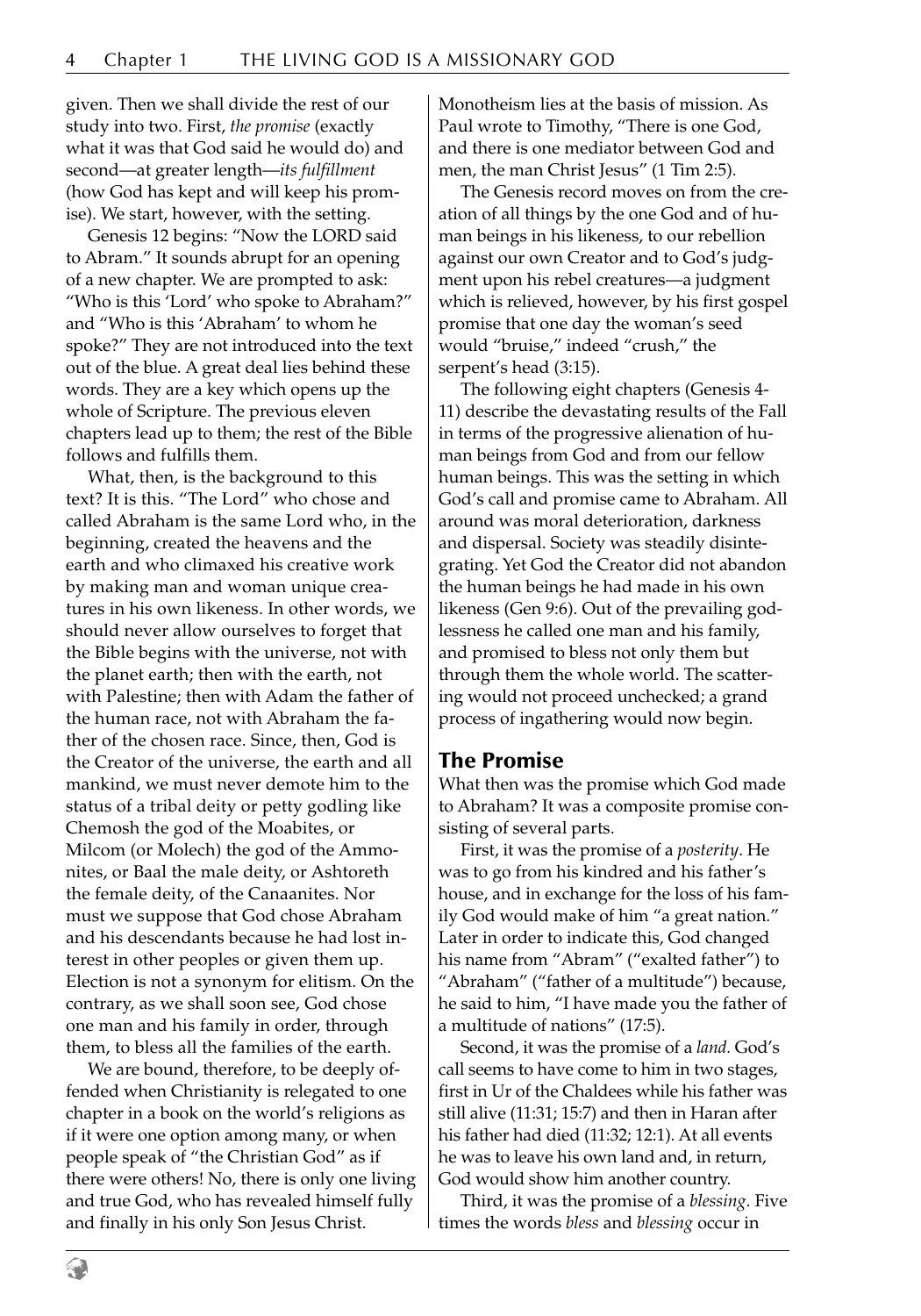12:2-3. The blessing God promised Abraham would spill over upon all mankind.

A posterity, a land and a blessing. Each of these promises is elaborated in the chapters that follow Abraham's call.

First, *the land*. After Abraham had generously allowed his nephew Lot to choose where he wanted to settle (he selected the fertile Jordan valley), God said to Abraham: "Lift up your eyes, and look from the place where you are, northward and southward and eastward and westward; for all the land which you see I will give to you and to your descendants forever" (13:14-15).

Second, *the posterity*. Sometime later God gave Abraham another visual aid, telling him to look now not to the earth but to the sky. On a clear, dark night he took him outside his tent and said to him, "Look toward heaven and

number the stars." What a ludicrous command! Perhaps Abraham started, "1,2,3,5,10,20,30…," but he must soon have given up. It was an impossible task. Then God said to him: "So shall your descendants be. "And we read: "He believed the Lord." Although he was probably by now in his eighties, and although he and Sarah were still childless, he yet believed God's promise and God "reck-

God chose one man and his family in order, through them, to bless all the families of the earth.

oned it to him as righteousness." That is, because he trusted God, God accepted him as righteousness in his sight (15:5-6).

Third, the *blessing*. "I will bless you." Already God has accepted Abraham as righteous or (to borrow the New Testament expression) has "justified him by faith." No greater blessing is conceivable. It is the foundation blessing of the covenant of grace, which a few years later God went on to elaborate to Abraham: "I will establish my covenant between me and you and your descendants after you…for an everlasting covenant, to be God to you and to your descendants after you and I will be their God" (17:7-8). And he gave them circumcision as the outward and visible sign of his gracious covenant or pledge to be their God. It is the

first time in Scripture that we hear the covenant formula which is repeated many times later: "I will be their God and they shall be my people."

A land, a posterity, a blessing—But what has all that to do with mission? For that, let us turn now from the promise to the fulfillment.

# **The Fulfillment**

The whole question of the fulfillment of Old Testament prophecy is a difficult one in which there is often misunderstanding and much disagreement. Of particular importance is the principle, with which I think all of us will agree, that the New Testament writers themselves understood Old Testament prophecy to have not a *single* but usually a *triple* fulfillment—-past, present and future. The past fulfillment was an immediate or historical fulfillment in the life of the nation of Israel. The present is an intermediate or gospel fulfillment in Christ and his Church. The future will be an ultimate or eschatological fulfillment in the the new heaven and the new earth.

#### **God's promise to Abraham received an immediate historical fulfillment in his physical descendants, the people of Israel.**

God's promise to Abraham of a numerous, indeed of an innumerable, posterity was confirmed to his son, Isaac (26:4, "as the stars of heaven"), and his grandson, Jacob (32:12, "as the sand of the sea"). Gradually the promise began to come literally true. Perhaps we could pick out some of the stages in this development.

The first stage concerns the years of slavery in Egypt, of which it is written, "The descendants of Israel were fruitful and increased greatly; they multiplied and grew exceedingly strong; so that the land was filled with them" (Ex 1:7; cf. Acts 7:17). The next stage I will mention came several hundred years later when King Solomon called Israel "a great people that cannot be numbered or counted for multitude" (1 Ki 3:8). A third stage was some three hundred fifty years after Solomon; Jeremiah warned Israel of impending judgment and captivity, and then added this divine promise of restoration: "As the host of heaven cannot be num-

€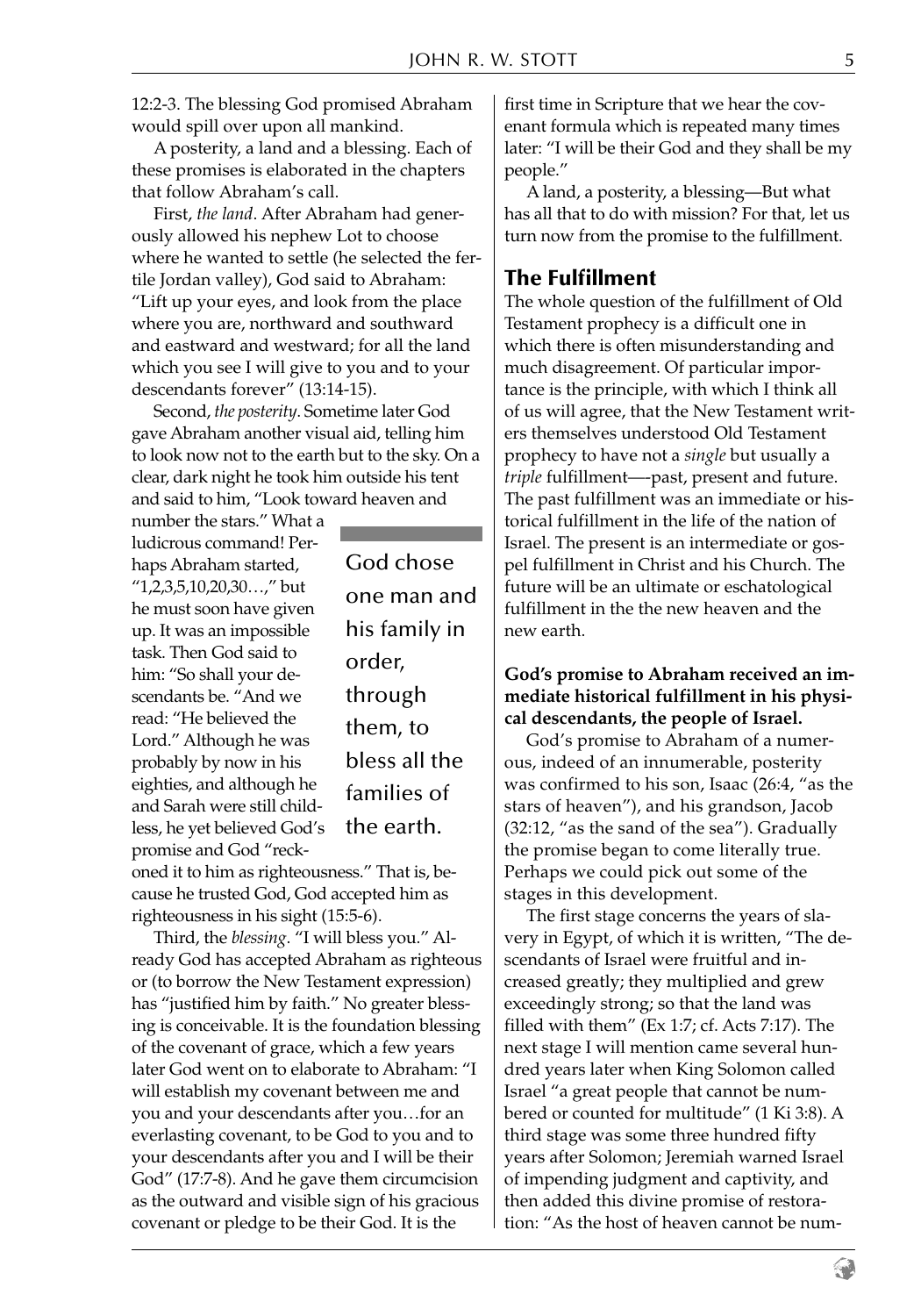bered and the sands of the sea cannot be measured so I will multiply the descendants of David my servant" (Jer 33:22).

So much for Abraham's posterity; what about the land? Again we note with worship and gratitude God's faithfulness to his promise. For it was in remembrance of his promise to Abraham, Isaac and Jacob that he first rescued his people from their Egyptian slavery and gave them the territory which came on that account to be called "the promised land" (Ex 2:24; 3:6; 32:13), and then restored them to it some seven hundred years later after their captivity in Babylon. Nevertheless, neither Abraham nor his physical descendants fully inherited the land. As Hebrews 11 puts it, they "died in faith *not* having received what was promised." Instead, as "strangers and exiles on the earth" they "looked forward to the city which has foundations, whose builder and maker is God" (Heb 11:8-16, 39-40).

God kept his promises about the posterity and the land, at least in part. Now what about the blessing? Well, at Sinai God confirmed and clarified his covenant with Abraham, and pledged himself to be Israel's God (e.g., Ex 19:3-6). And throughout the rest of the Old Testament God continued to bless the obedient while the disobedient fell under his judgment.

Perhaps the most dramatic example comes at the beginning of Hosea's prophecy, in which Hosea is told to give his three children names which describe God's awful and progressive judgment on Israel. His firstborn (a boy) he called "Jezreel," meaning "God will scatter." Next came a daughter "Loruhamah," meaning "not pitied," for God said he would no longer pity or forgive his people. Lastly he had another son "Loammi," meaning "not my people," for God said they were not now his people. What terrible names for the chosen people of God! They sound like a devastating contradiction of God's eternal promise to Abraham.

But God does not stop there. For beyond the coming judgment there would be a restoration, which is described in words which once more echo the promise to Abraham: "Yet the number of the people of Israel shall be like the sand of the sea, which can be neither measured nor numbered" (Hos 1:10). And then the judgments implicit in the names of Hosea's children would be reversed. There would be a gathering instead of a scattering ("Jezreel" is ambiguous and can imply either), "not pitied" would be pitied, and "not my people" would become "sons of the living God" (1:10-2:1).

The wonderful thing is that the apostles Paul and Peter both quote these verses from Hosea. They see their fulfillment not just in a further multiplication of Israel but in the inclusion of the Gentiles in the community of Jesus: "Once you were no people but now you are God's people; once you had not received mercy but now you have received mercy" (1 Pet 2:9-10; cf. Rom 9:25-26).

This New Testament perspective is essential as we read the Old Testament prophecies. For what we miss in the Old Testament is any clear explanation of just how God's promised blessing would overflow from Abraham and his descendants to "all families of the earth." Although Israel is described as "a light to lighten the nations," and has a mission to "bring forth justice to the nations" (Isa 42:1-4, 6; 49:6), we do not actually see this happening. It is only in the Lord Jesus himself that these prophecies are fulfilled, for only in his day are the nations actually included in the redeemed community. To this we now turn.

## **God's promise to Abraham receives an intermediate or gospel fulfillment in Christ and his Church.**

Almost the first word of the whole New Testament is the word Abraham. For Matthew's Gospel begins, "The book of the genealogy of Jesus Christ, the son of David, the son of Abraham. Abraham was the father of Isaac…." So it is right back to Abraham that Matthew traces the beginning not just of the genealogy but of the gospel of Jesus Christ. He knows that what he is recording is the fulfillment of God's ancient promises to Abraham made some two thousand years previously. (See also Luke 1:45-55, 67-75.)

Yet from the start Matthew recognizes that it isn't just *physical* descent from Abraham which qualifies people to inherit the promises, but a kind of *spiritual* descent, namely, repentance and faith in the coming Messiah.

9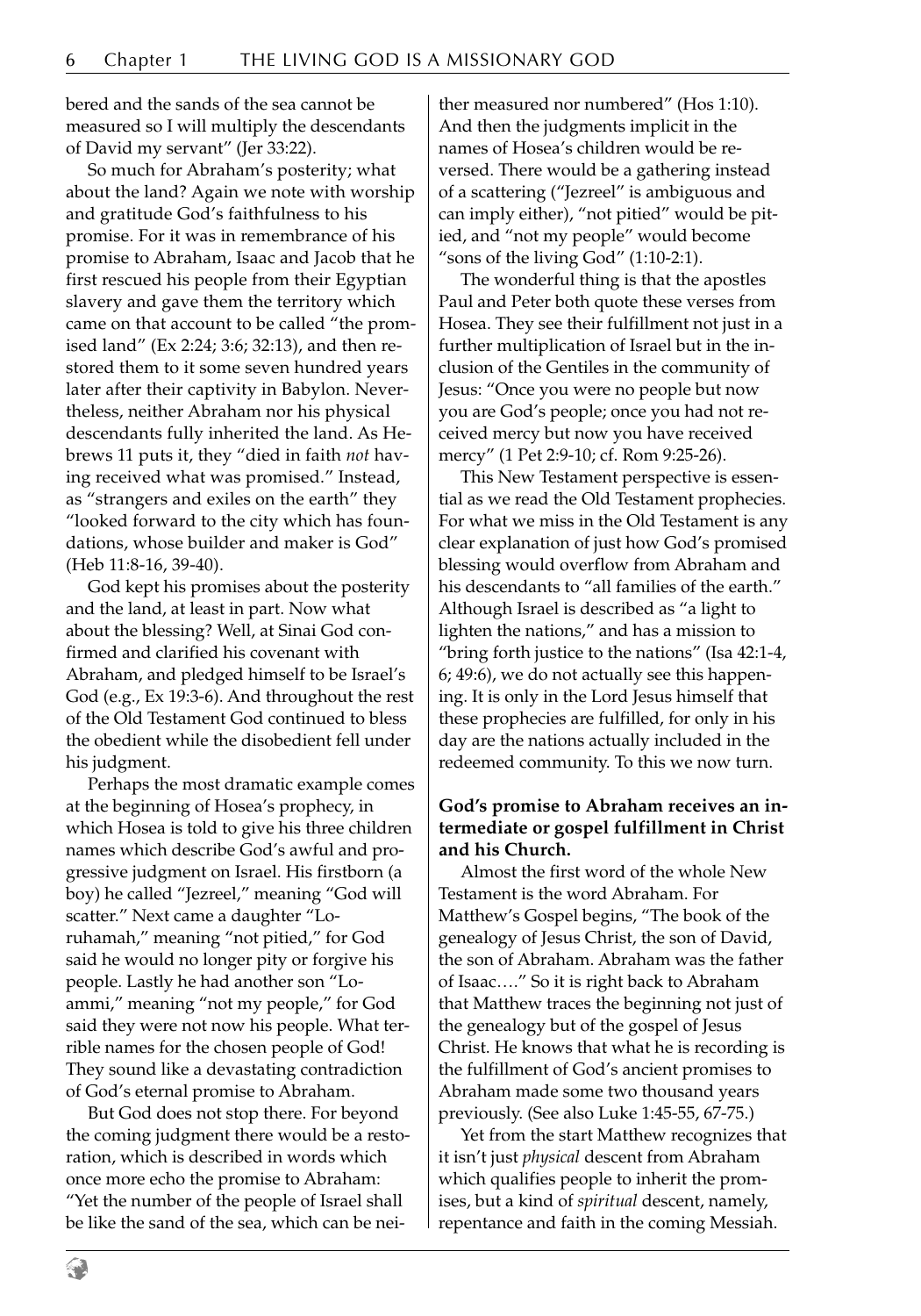This was John the Baptist's message to crowds who flocked to hear him: "Do not presume to say to yourselves, 'We have Abraham as our father,' for I tell you God is able from these stones to raise up children to Abraham" (Matt 3:9; Luke 3:8; cf. John 8:33- 40). The implications of his words would have shocked his hearers since "it was the current belief that no descendant of Abraham could be lost."1

And God has raised up children to Abraham, if not from stones, then from an equally unlikely source, namely, the Gentiles! So Matthew, although the most Jewish of all the four Gospel writers, later records Jesus as having said, "I tell you, many will come from east and west and sit at table with Abraham, Isaac, and Jacob in the kingdom of heaven, while the sons of the kingdom will be thrown into the outer darkness" (8:11-12; cf. Luke 13:28-29).

It is hard for us to grasp how shocking, how completely topsy-turvy, these words would have sounded to the Jewish hearers of John the Baptist and Jesus. *They* were the descendants of Abraham; so *they* had a title to the promises which God made to Abraham. Who then were these outsiders who were to share in the promises, even apparently usurp them, while they themselves would be disqualified? They were indignant. They had quite forgotten that part of God's covenant with Abraham promised an overspill of blessing to *all* the nations of the earth. Now the Jews had to learn that it was in relation to Jesus the Messiah, who was himself Seed of Abraham, that all the nations would be blessed.

The Apostle Peter seems at least to have begun to grasp this in his second sermon, just after Pentecost. In it he addressed a Jewish crowd with the words: "You are the sons…of the covenant which God gave to your fathers, saying to Abraham, 'And in your posterity shall all the families of the earth be blessed.' God, having raised up his servant [Jesus], sent him to you first, to bless you in turning every one of you from your wickedness" (Acts 3:25-26). It *is* a very notable statement because he interprets the blessing in the moral terms of repentance and righteousness and because, if Jesus was sent "first" to the Jews, he was presumably sent next to the Gentiles, whose "families of the earth" had

been "far off" (cf. Acts 2:39) but were now to share in the blessing.

It was given to the apostle Paul, however, to bring this wonderful theme to its full development. For he was called and appointed to be the apostle to the Gentiles, and to him was revealed God's eternal but hitherto secret purpose to make Jews and Gentiles "fellow heirs, members of the same body, and partakers of the promise in Christ Jesus through the gospel" (Eph 3:6).

Negatively, Paul declares with great boldness, "Not all who are descended from Israel belong to Israel, and not all are children of Abraham because they are his descendants" (Rom 9:6-7).

Who then are the true descendants of Abraham, the true beneficiaries of God's promises to him? Paul does not leave us in any doubt. They are believers in Christ of whatever race. In Romans 4 he points out that Abraham not only received justification by faith but also received this blessing *before he had been circumcised*. Therefore Abraham is the father of all those who, whether circumcised or uncircumcised (that is, Jews or Gentiles), "follow the example of [his] faith" (Rom 4:9-12). If we "share the faith of Abraham," then "he is the father of us all, as it is written, 'I have made you the father of many nations'" (vv. 16-17). Thus neither physical descent from Abraham nor physical circumcision as a Jew makes a person a true child of Abraham, but rather faith. Abraham's real descendants are believers in Jesus Christ, whether racially they happen to be Jews or Gentiles.

What then is the "land" which Abraham's descendants inherit? The letter to the Hebrews refers to a "rest" which God's people enter now by faith (Heb 4:3). And in a most remarkable expression Paul refers to "the promise to Abraham and his descendants, that they should *inherit the world*" (Rom 4:13). One can only assume he means the same thing as when to the Corinthians he writes that in Christ "all things are yours, whether Paul or Apollos or Cephas or the world or life or death or the present or the future, all are yours" (1 Cor 3:21-23). Christians, by God's wonderful grace, are joint heirs with Christ of the universe.

9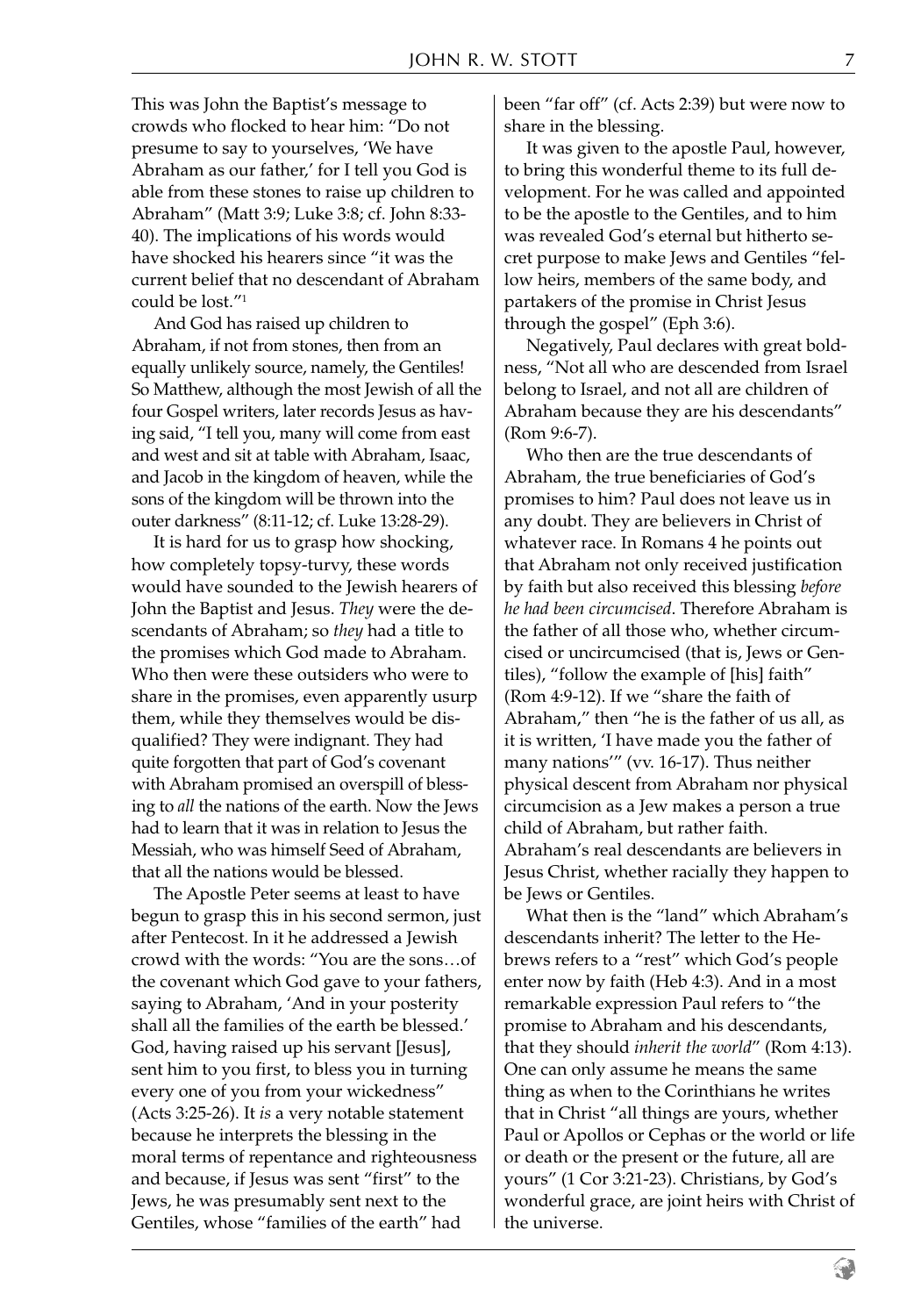Somewhat similar teaching, both about the nature of the promised blessing and about its beneficiaries, is given by Paul in Galatians 3. He first repeats how Abraham was justified by faith, and then continues: "So you see that it is men of faith who are the sons of Abraham" and who therefore "are blessed with Abraham who had faith" (vv. 6-9). What then is the blessing with which all the nations were to be blessed (v.

8)? In a word, it is the blessing of salvation. We were under the curse of the law, but Christ has redeemed us from it by becoming a curse in our place, in order "that in Christ Jesus the blessing of Abraham might come upon the Gentiles, that we

might receive the promise of the Spirit through faith" (vv. 10-14). Christ bore our curse that we might inherit Abraham's blessing, the blessing of justification (v. 8) and of the indwelling Holy Spirit (v. 14). Paul sums it up in the last verse of the chapter (v. 29): "If you are Christ's, then you are Abraham's offspring, heirs according to promise."

But we have not quite finished yet. There is a third stage of fulfillment still to come.

#### **God's promise to Abraham will receive an ultimate or eschatological fulfillment in the final destiny of all the redeemed.**

In the book of Revelation there is one more reference to God's promise to Abraham (7:9ff.). John sees in a vision "a great multitude which no man could number." It is an international throng, drawn "from every nation, from all tribes and peoples and tongues." And they are "standing before the throne," the symbol of God's kingly reign. That is, his kingdom has finally come, and they are enjoying all the blessings of his gracious rule. He shelters them with his presence. Their wilderness days of hunger, thirst and scorching heat are over. They have entered the promised land at last, described now not as "a land flowing with milk and honey" but as a land irrigated from "springs of living water"

which never dry up. But how did they come to inherit these blessings? Partly because they have "come out of great tribulation," but mostly because "they have washed their robes and made them white in the blood of the Lamb," that is, they have been cleansed from sin and clothed with righteousness through the merits of the death of Jesus Christ alone. "*Therefore* are they before the throne of God."

Now we are Abraham's seed by faith, and the earth's families will be blessed only if we go to them with the gospel.

Speaking personally, I find it extremely moving to glimpse this final fulfillment in a future eternity of that ancient promise of God to Abraham. All the essential elements of the promise may be detected. For here are the spiritual descendants of Abraham, a

"great multitude which no man could number," as countless as the sand on the seashore and as the stars in the night sky. Here too are "all the families of the earth" being blessed, for the numberless multitude is composed of people from every nation. Here also is the promised land, namely, all the rich blessings which flow from God's gracious rule. And here above all is Jesus Christ, the Seed of Abraham, who shed his blood for our redemption and who bestows his blessings on all those who call on him to be saved.

## **Conclusion**

Let me try to summarize what we learn about God from his promise to Abraham and its fulfillment.

#### *First, he is the God of history.*

History is not a random flow of events. For God is working out in time a plan which he conceived in a past eternity and will consummate in a future eternity. In this historical process Jesus Christ, as the Seed of Abraham is the key figure. Let's rejoice that if we are Christ's disciples we are Abraham's descendants. We belong to his spiritual lineage. If we have received the blessings of justification by faith, acceptance with God, and of the indwelling Spirit, then we are beneficiaries today of a promises made to Abraham four thousand years ago.